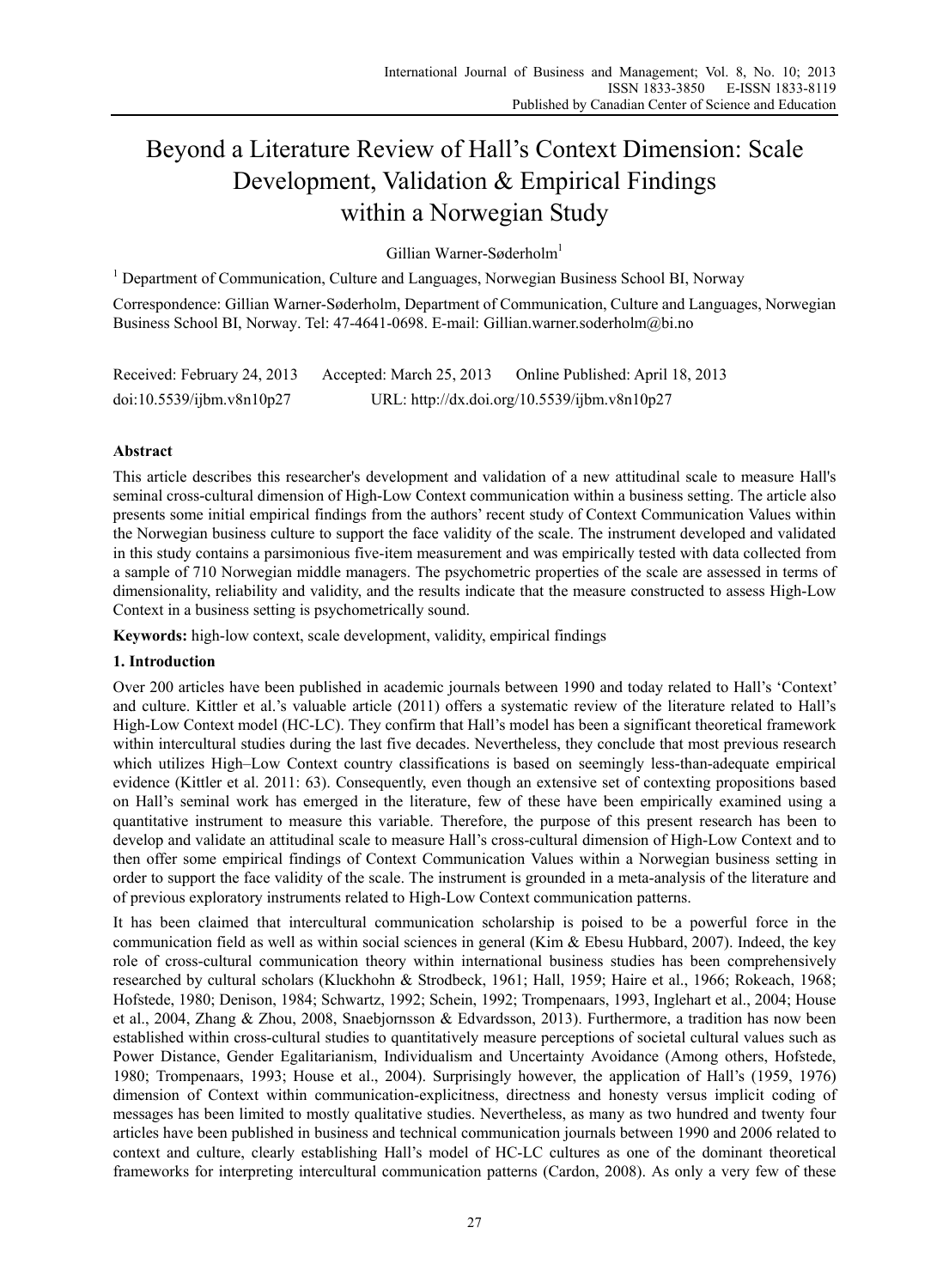have been examined with quantitative instruments (Cardon, 2008:399), this paper proposes to bridge the gap in quantitative-based intercultural studies of Context theories by developing and validating a parsimonious measurement instrument to quantitatively measure such indirect / direct communication patterns within an intercultural business framework.

#### *1.1 Conceptual Background*

Context is the information that surrounds an event: it is inextricably bound with the meaning of the situation. A High Context communication message is one in which most of the information is already in the person, while very little is in the coded, explicit, transmitted part of the message. A Low Context communication message is just the opposite; the mass of information is vested in the explicit code. Societal predictors of degrees of directness of speech in a society can include Power Distance, Egalitarianism, Assertiveness and also degrees of religious values where honour and respect are key elements of a culture (House et al., 2004). Hence, individuals who value harmony, hierarchical values and an indirect communication pattern are often classified as HC communicators, where the context surrounding the words plays a significant part in the communication process. On the other hand, people who value honesty, assertiveness, candidness and a direct pattern of speech tend to be defined as LC communicators. American and Japanese intercultural scholars, for example, have applied Hall's theories in qualitative research to explore and understand the bi-polar positions of these two world powers. These scholars have placed the US and Scandinavia at the LC end of the continuum whilst Japan is placed at the HC end of the scale (Hall, 1976; Condon & Saito, 1974; Barnlund, 1975; Kume, 1986; Ishii, 1988; Miik & Ishii, 1997; Gudykunst & Nishida, 1998).

#### *1.2 High-Low Context Measures: Theoretical Linkages*

As Hall (1976) was concerned with patterns of communication, he emphasized that a group sharing the same culture is mindful of the same things and thus culture shapes the selectivity with which they see and analyze reality (Tanure, 2002: 51). Hall's life-long research into cultural perceptions began during his period of working on Native American Indian reservations before World War II and also during his army service in Europe and the Philippines during this war. Hall claims that from his work with the Hopi and Navajo he learned "firsthand about the details and complexities of one of the world's most significant problems: intercultural relations" (Hall, 1992:76). Cultures such as Eastern cultures tend to use non-verbal cues and information about a person's background to a greater extent than members of LC cultures as for instance many Western cultures. Indeed, scholars such as Weldon and Ting-Toomey link much of their cultural research of conflict management behaviour to LC-HC communication (Guirdham, 1999: 14).

Hall's seminal work continues to command interest both in undergraduate university study programmes and as a foundation for contemporary cultural studies (Hofstede, 1980; Trompenaars & Hampden-Turner, 1998: Gesteland, 2008; Cardon, 2008). Limitations of his work however can be considered as twofold. First, his concepts are somewhat ambiguous and this ambiguity makes it difficult to apply concepts within the framework of quantitative research design and techniques. (Dahl, 2004:12). Secondly, Hall offers no specific ranking to identify where given countries are positioned along the HC-LC continuum. Thus, this lack of quantitative comparative data and limited validation of constructs makes the concept difficult to apply in academic research (Hermeking, 2006). Nevertheless, established cultural scholars such as Hofstede (1980) and the GLOBE authors (House et al., 2004) recognize Hall's landmark studies within communication in correlation to behavioral dimensions of, for example, Assertiveness, Power Distance, Individualism and Uncertainty Avoidance. Other theoretical research on Context includes studies of behaviour, intrinsic societal values, conflict management, rhetorical sensitivity, discourse and cultural adaptability (Ting-Toomey et al., 1999; Knutsen et al., 2003; Meiners & Miller, 2004; Marti, 2005; Arasaratnam & Doerfel, 2005; Konig et al., 2007; Adler, et al., 2007; Brinkman, 2007; Cardon, 2008; McPherson, 2009). In fact, Hall has been cited over 3,300 times in scholarly articles for his work (Cardon, 2008: 400). A limitation of studies using the contexting continuum however has been the lack of quantitative comparative data offered to empirically support the actual construct.

Hall provided numerous rich anecdotes of various cultures and indications about how he collected data through qualitative interviews and observation. His research also led him to estimate in general terms a society's position along the Context continuum. Unfortunately, he never detailed his method nor documented any data for developing his continuum, nor did he explicitly report his empirical findings. In fact Patton (2002) concludes that Hall did not use any methods for qualitative data collection that would be considered rigorous by today's standards. A number of subsequent studies have endeavored to develop quantitative measures of contexting. A study of university students in the US, Australia, Japan, and Korea (Gudykunst et al., 1996), for example applied an exploratory instrument with 78 items to measure precise versus ambiguous information, importance of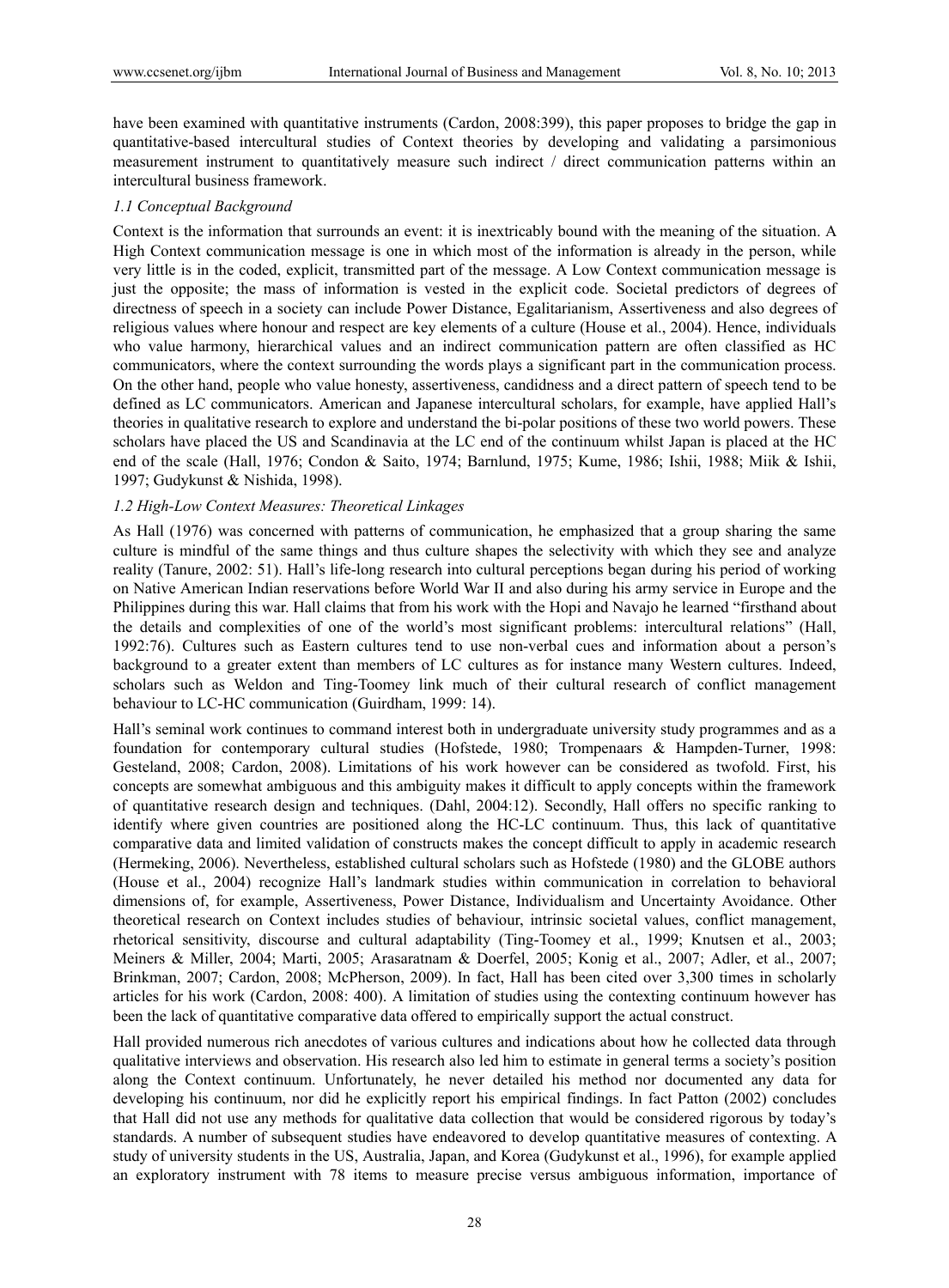maintaining harmony and use of understatements in communication patterns (Cardon, 2008: 403). Kim, Pan and Park (1998) also developed a 16-item survey to measure contexting. Ohashi's (2000) quantitative research on the other hand, with 20 different items, was based on the responses of 463 American and Japanese students to normative statements about society. Richardson and Smith (2007) used a 17-item modified version of Ohashi's (2000) measure within an extensive questionnaire instrument, to research preferred channels of communication between students and their professors, to explore whether Context and Power Distance impacted choice of preferred communication channels at university.

| Key researchers                | Elements of context<br>studied                                                                                                                      | Unit of<br>analysis       | No. of<br>survey<br>items | Applied in later<br>studies                                       | Documented<br>reliability<br>and validity |
|--------------------------------|-----------------------------------------------------------------------------------------------------------------------------------------------------|---------------------------|---------------------------|-------------------------------------------------------------------|-------------------------------------------|
| Gudykunst et al.,<br>1996      | Precise vs. ambiguous<br>information, importance of<br>maintaining harmony & use<br>of understatement                                               | <b>Students</b>           | $80 - items$              | No                                                                | Yes                                       |
| Kim, Pan and Park<br>(1998)    | 5 theoretical categories of<br>contexting:<br>Social orientation<br>Responsibility<br>Confrontation<br>Communication<br>Dealing with new situations | <b>MBA</b><br>students    | 16-items                  | N <sub>0</sub>                                                    | N <sub>0</sub>                            |
| Ohashi (2000)                  | Social norms in society                                                                                                                             | <b>Students</b>           | 20-items                  | In one (amended<br>items used by<br>Richardson and<br>Smith 2007) | Yes                                       |
| Kitayama and Ishi<br>(2002)    | Communication patterns                                                                                                                              | <b>Students</b>           | Behavioral<br>data only   | N <sub>0</sub>                                                    | N <sub>0</sub>                            |
| Oguri and<br>Gudykunst (2002)  | Self-constraint                                                                                                                                     | Students                  | 78                        | Yes                                                               | Yes                                       |
| Richardson and<br>Smith (2007) | Preferred channels of<br>written and spoken<br>communication                                                                                        | <b>Students</b>           | 17-items                  | N <sub>0</sub>                                                    | Yes                                       |
| Warner-Søderholm<br>(2010)     | <b>Communication pattern</b><br>norms                                                                                                               | <b>Middle</b><br>managers | 4-items                   | Work in<br>progress                                               | <b>Yes</b>                                |

Table 1. Exploratory quantitative studies of high-low context dimension

Table 1 offers a literature review of previous exploratory quantitative measures developed to measure the HC-LC dimension. A summary of the present exploratory measurement is also offered in Table 1. All earlier studies have indeed made valuable contributions to the field. Nevertheless, it could be considered that none are sufficiently parsimonious to support the inclusion of the measures in data collection for multivariate analyses, where other cultural or environmental measures are also included. Furthermore, this present review of earlier research in the field yielded only limited documented reliability and validity statistics for these measures. A further limitation found in these studies was that their unit of analysis was limited to students. This present study's goal was to develop a more parsimonious Context scale building on the work of these earlier studies and using a larger sample of middle managers.

## **2. Method**

## *2.1 Scale Measurement and Validation*

Two general approaches to measurement development are defined by Nunnally and Bernstein (1994): the empirical approach – criterion-referenced and the theory-driven approach – construct-oriented (House et al., 2004:123). A good example of theory-driven scales is Schwartz' Values Survey (Schwartz, 1994) and Project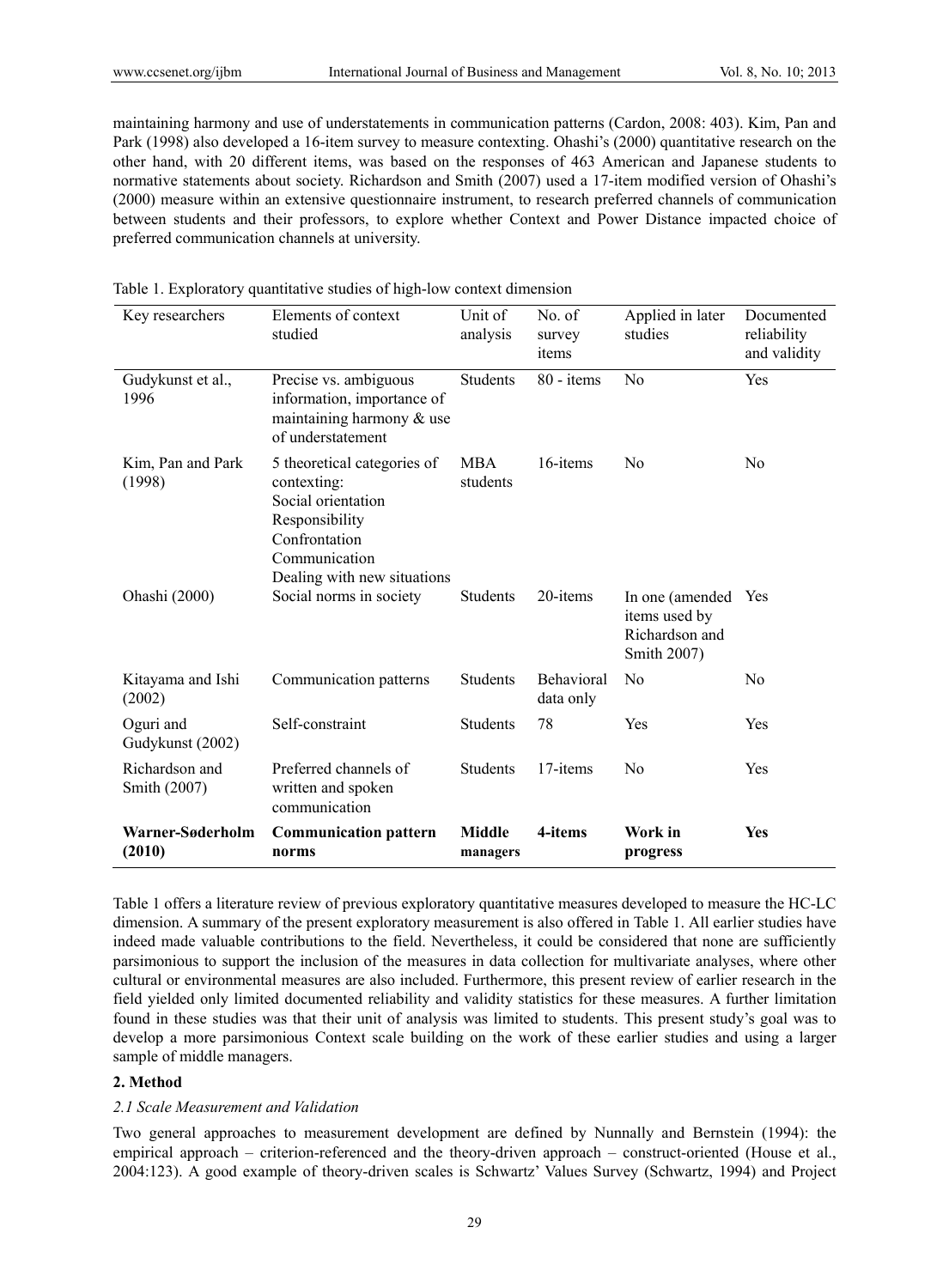GLOBE's scales (House et al., 2004). Schwartz reviewed the empirical, philosophical and religious literature from various cultures and identified several values that he believed to be universally relevant in order to develop the measurement (Smith & Schwartz, 1997). Project GLOBE also chose the theory-driven approach. Nunnally & Bernstein (1994) posit that this approach has an advantage in that a target construct can be specified in relation to relevant theory before items are written (House et al., 2004:121). Thus, any potential biases which could affect the scale can be specified, and so such scales can exhibit acceptable levels of face validity (House et al., 2004:123).

Five items to measure Context within a business setting were developed in this exploratory element of the study using the theory-driven approach. Their psychometric properties, reviewed later in this article were assessed in terms of dimensionality, reliability and validity. Exploratory research is necessary when little is known about a phenomenon (Churchill, 1996; Diamantopoulos & Souchon, 1999), particularly when no reliable and valid quantitative measures of a construct exist (Patton, 1980). In-depth interviews were conducted with Norwegian business people, in Norwegian, during the initial stage of this measurement development, as a key aim of the preliminary phase was to examine the appropriateness of conceptualizing HC-LC communication patterns and practices within a business setting.

The exploratory interviews complemented existing qualitative literature in terms of generating a pool of items to be utilized in developing items for the HC-LC scale. The item pool developed during the initial stage was subsequently refined in exploratory interviews carried out in Norwegian. The exploratory scale was composed of items following the same seven-point Likert-type scale measures which Project GLOBE applies (House et al., 2004). A response of '7' indicates complete agreement with the statement made and a response of '1' indicates a complete disagreement with the statement made.

The questionnaire items, were back-to-back translated from English to Norwegian as a quality control measure as cross-cultural literature indicates that a systematic bias may occur if respondents complete a survey that is not written in their native language (Brislin, 1986). The Norwegian Questionnaire was pre-tested in a protocol approach following advice from the scale development literature (DeVellis, 1991; Hair et al., 1998; Diamantopoulos & Souchon, 1999). Based on feedback from practitioners and academicians, redundant and ambiguous items were modified or eliminated.

The exploratory measurement scale is made up of the following five items, depicted in the appendix. Table 2 summarizes the item wording, the Likert-type scale details, along with the theoretical and empirical underpinning of each item.

|                      | Item wording                                               | Likert-type response range              |                                         |   |                            |                                 | Theoretical and empirical<br>linkages                                               |  |  |
|----------------------|------------------------------------------------------------|-----------------------------------------|-----------------------------------------|---|----------------------------|---------------------------------|-------------------------------------------------------------------------------------|--|--|
| Context1             | In our region we                                           | 1                                       | $\overline{c}$                          | 3 | $\overline{4}$             | 5                               | Hall (1959), Kluckhohn &                                                            |  |  |
|                      | value honesty in                                           | 6                                       | 7                                       |   |                            |                                 | Strodtbeck (1961), Hofstede (1980),                                                 |  |  |
|                      | meetings and                                               | Completely disagree<br>completely agree |                                         |   | neither agree nor disagree |                                 | Schwartz (1994), Ting-Toomey et                                                     |  |  |
|                      | discussions.                                               |                                         |                                         |   |                            |                                 | al., (1999), House et al., (2004),                                                  |  |  |
|                      |                                                            |                                         |                                         |   |                            |                                 | Meiners & Miller (2004), Marti                                                      |  |  |
|                      |                                                            |                                         |                                         |   |                            |                                 | (2005), Konig et al. (2007)                                                         |  |  |
| Context <sub>2</sub> | In our region we try                                       |                                         | 2                                       | 3 | $\overline{4}$             | 5                               | Hall (1959), Kluckhohn $\&$                                                         |  |  |
|                      | to avoid showing<br>disagreement openly<br>in a discussion | 6                                       | 7                                       |   |                            |                                 | Strodtbeck (1961), Hofstede                                                         |  |  |
|                      |                                                            | Completely disagree                     |                                         |   |                            |                                 | neither agree nor disagree (1980), Gudykunst & Nishida                              |  |  |
|                      |                                                            | completely agree                        |                                         |   |                            | (1990), LaBahn & Harich (1997), |                                                                                     |  |  |
|                      | because we prefer to                                       |                                         |                                         |   |                            |                                 | Rogers et al. (2002), House et al.,                                                 |  |  |
|                      | maintain a sense of<br>harmony in                          |                                         |                                         |   |                            |                                 | (2004), Marti (2005); Cardon                                                        |  |  |
|                      |                                                            |                                         |                                         |   |                            |                                 | (2008)                                                                              |  |  |
|                      | meetings.                                                  |                                         |                                         |   |                            |                                 |                                                                                     |  |  |
| Context3             | In our region we like 1<br>to 'say it as it is'.           |                                         | 2                                       | 3 | $\overline{4}$             | 5                               | Hall (1959), Kluckhohn $\&$                                                         |  |  |
|                      |                                                            | 6                                       | 7                                       |   |                            |                                 | Strodtbeck (1961), Hofstede<br>(1980), Ting-Toomey et al.                           |  |  |
|                      |                                                            |                                         | Completely disagree<br>completely agree |   | neither agree nor disagree |                                 | (1999), House et al. (2004),<br>Meiners & Miller (2004),<br>Inglehart et al. (2006) |  |  |

Table 2. High-low context construct items and theoretical linkages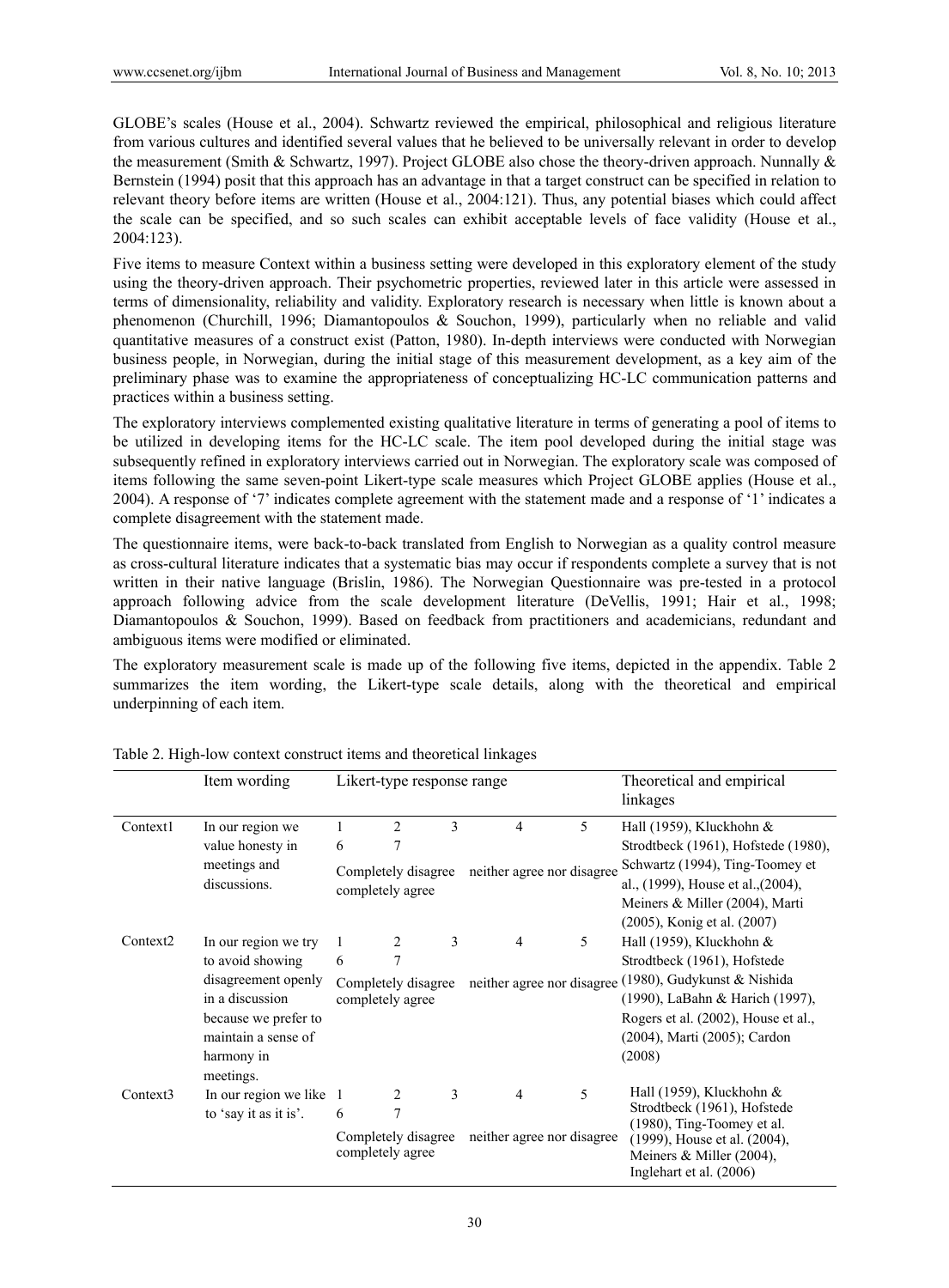| $Context4$ .         | In our region, when<br>we talk, it is how we $\,6$<br>say 'yes' or 'no' that<br>signals what we<br>really mean.                                    |   | 2<br>Completely disagree<br>completely agree | 3 | 4<br>neither agree nor disagree | 5  | Hall (1959), Kluckhohn $\&$<br>Strodtbeck (1961), Hofstede<br>(1980), Gudykunst & Nishida<br>(1990), Trompenaars (1996),<br>Ting-Toomey et al. (1999), House<br>et al. (2004), Marti (2005), Rogers<br>et al. (2002), Cardon (2008) |
|----------------------|----------------------------------------------------------------------------------------------------------------------------------------------------|---|----------------------------------------------|---|---------------------------------|----|-------------------------------------------------------------------------------------------------------------------------------------------------------------------------------------------------------------------------------------|
| Context <sub>5</sub> | In our region, we<br>believe that<br>maintaining<br>harmony and a<br>positive tone in a<br>meeting is more<br>important than<br>speaking honestly. | 6 | Completely disagree<br>completely agree      | 3 | 4<br>neither agree nor disagree | 5. | Hall (1959), Kluckhohn $\&$<br>Strodtbeck (1961), Hofstede<br>(1980), Schwartz (1994) LaBahn<br>& Harich (1997), Ito (2000),<br>House et al. (2004), Cardon<br>(2008)                                                               |

#### *2.2 Sample Description and Data Collection to Test Reliability and Validity of Scale Items*

The sampling method generally applied in this survey is one type of systematic stratified sampling (Bertsch, 2009). The target population from which the sample is taken can be described as a sample which is representative of the complete group of elements and objects relevant to the research project (Remenyi et al., 1998, Churchill & Iacobucci, 2005; Holt, 2007; Hair et al., 2008). For this survey, the target population was Norwegian individuals who are in full-time employment in privately- owned Norwegian companies.

After implementing the minor amendments indicated during the pilot study (minor changes to wording and clarification of reverse-scaling procedures), the complete questionnaire of 1) Demographic questions, 2) exploratory Context measurement items and 3) items to measure project GLOBE cultural dimensions was implemented as an electronic instrument and sent respondents with a cover letter indicating the purpose, significance and confidentiality of the study. The questionnaire was sent out to over 2,000 middle managers on  $9<sup>th</sup>$  December 2008, with the deadline for online completion set for  $23<sup>rd</sup>$  December 2008. The collection period was terminated on 23<sup>rd</sup> December with a total of 714 questionnaires received electronically. Of these 714 responses, four had significant exclusions and were deleted from the data set. A further 59 respondents completed all but one question, whilst 35 of the 710 respondents completed all but two of the questions. One respondent failed to answer three questions, nine respondents omitted to answer four questions, a further two respondents failed to answer six questions, and one respondent failed to answer 14 questions. In total, 697 responses met the criteria for completed questionnaires (97.6 % complete). These 710 responses were retained, and the missing data was treated as 'exclude cases pair-wise' in most data analyses (Plant, 2007).

One limitation of the distribution method chosen is the limited knowledge available to the researcher regarding the number of respondents who actually received the e-mail with the attached electronic survey. Consequently, it is impossible to confirm the exact response rate in terms of a percentage of the sample population. Automatic spamming programs and firewalls were seen to reject some e-mails. Furthermore, it is likely that a number of the respondents had changed jobs and e-mail addresses during the preceding two years and may consequently not have received this survey questionnaire. In addition, a number of e-mails were received in which respondents noted they were skeptical about opening an e-mail attachment due to fear of viruses. These are challenges commonly faced by researchers who collect data electronically (Warner-Søderholm, 2010).

A further element which needs to be taken into consideration in relation to the response rate is also the timing of the collection period. The collection period was December 2008 and this was during a downturn in the economy in Norway. It was in the autumn of 2008 that the Norwegian economy first noticed the effects of a global recession. Many managers at this time were pre-occupied with dealing with staff and business strategies during the start of this somewhat turbulent period in the economy. Consequently, the insecurity in both business and the job market in Norway at this time may have negatively impacted response rates. Indeed a significant problem with all global organizational level research is that managers receive many requests to participate in business surveys and research but have very little time to do so.

Clearly, non-response rate error is pervasive in research surveys (Alteren, 2007:100). Non-response is defined as observations that are not carried out because of reasons such as refusal to answer, absence and "lost" questionnaires. The greater the non-response proportion, the greater the biasing effect (Frankfort-Nachmias  $\&$ Nachmias, 1996:199). That is why, according to Hair et al. (1996), the researcher's primary concern when dealing with missing data is to determine the reason it could not be collected. In this study six hundred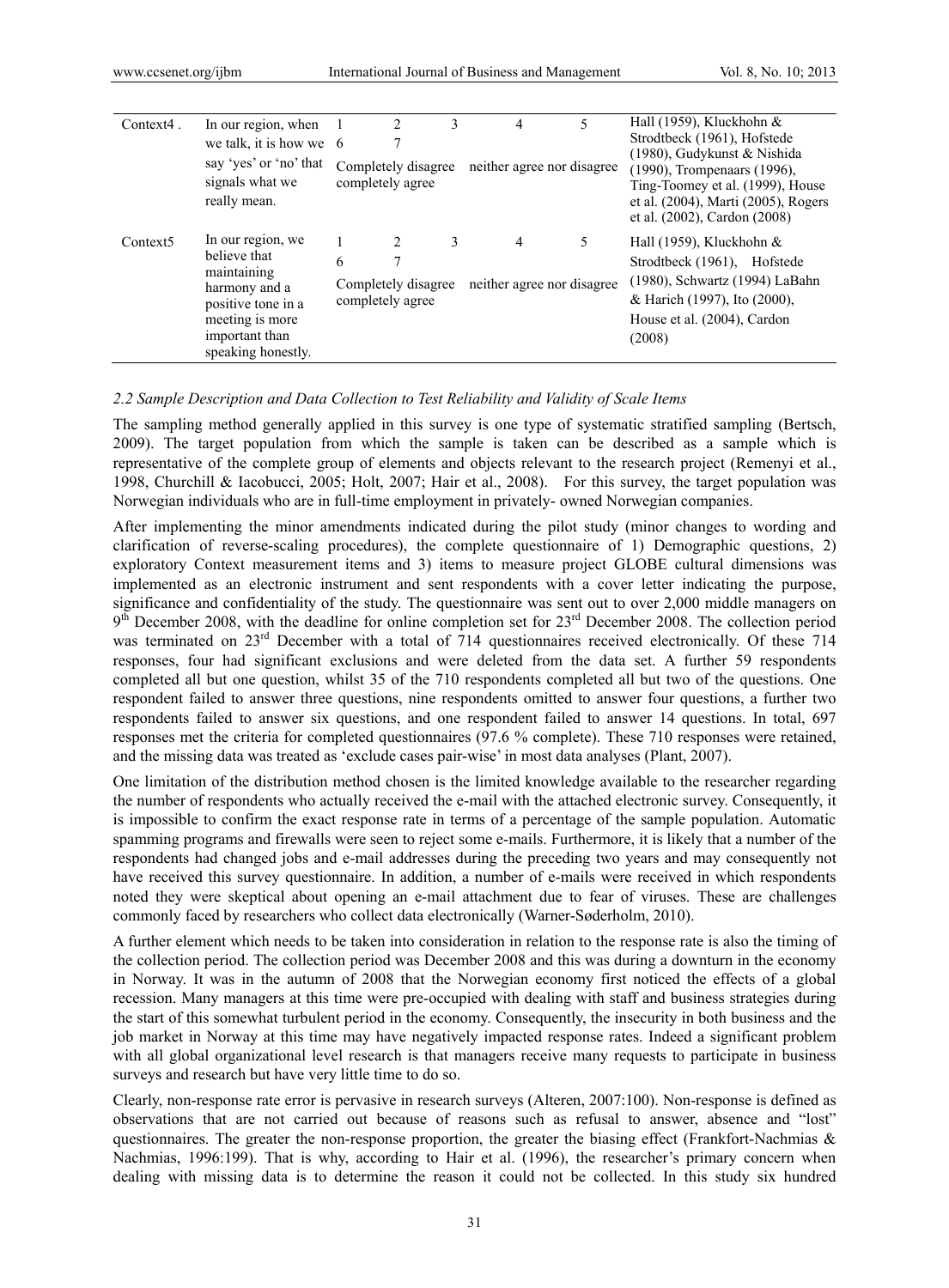ninety-seven met the criteria for completed questionnaires, out of 714 returned surveys. Thus, missing data did not appear to be a problem in this study. In relation to non-response error, Harzing (1997) claims that cross-national mail surveys generally generate very low response rates varying between 6 % and 16 % (Harzing, 1997:641), whilst Bertsch (2009) posits that an average response rate of virtual surveys is mostly in the range of 15 % - 29 % (Bertsch, 2009:132). Apart from the manual check of data discussed above, no further non-response bias was investigated due to the anonymity of respondents and this could be seen as a limitation of such electronic surveys.

# *2.3 Data Analyses to Test Reliability of the Scale*

The psychometric properties of all items were assessed using established measure development procedures (e.g. Carmines & Zeller, 1979; Zeller & Carmines, 1980; Devellis, 1991; Spector, 1992; Nunnally & Bernstein, 1994). Common Factor Analysis with Promax rotation was run on all the items. The reliability of the Context instrument with five items was 0.678. A purification of the scale, with the removal of one item (Context4) would result in an improved Cronbach's alpha of 0.734. Future researchers may wish to consider dropping Context4 in their multivariate analyses. Nevertheless, with caution, all five items were retained in this study as according to common guidelines (Devellis, 1991; Nunnally & Bernstein, 1994; Hair et al., 1996) these are both acceptable values for an exploratory variable to be considered reliable.

| Refined GLOBE & High-Low Context societal                       |      |                |                |                |      |      | <b>Structure Matrix Components</b> |      |      |      |
|-----------------------------------------------------------------|------|----------------|----------------|----------------|------|------|------------------------------------|------|------|------|
| cultural practices items (Warner-Søderholm, 2010) $\frac{1}{1}$ |      | $\overline{2}$ | $\overline{3}$ | $\overline{4}$ | 5    | 6    | $\overline{7}$                     | 8    | 9    | 10   |
| <b>Future Orientation 1</b>                                     |      |                | .853           |                |      |      |                                    |      |      |      |
| <b>Future Orientation 2</b>                                     |      |                | .841           |                |      |      |                                    |      |      |      |
| <b>Future Orientation 3</b>                                     |      |                | .548           |                |      |      |                                    |      |      |      |
| Power Distance 1                                                |      |                |                | .702           |      |      |                                    |      |      |      |
| Power Distance 2                                                |      |                |                | .735           |      |      |                                    |      |      |      |
| Power Distance 3                                                |      |                |                | .751           |      |      |                                    |      |      |      |
| Humane Orientation 1                                            | .626 |                |                |                |      |      |                                    |      |      |      |
| Humane Orientation 2                                            | .783 |                |                |                |      |      |                                    |      |      |      |
| Humane Orientation 3                                            | .627 |                |                |                |      |      |                                    |      |      |      |
| Humane Orientation 4                                            | .778 |                |                |                |      |      |                                    |      |      |      |
| Performance Orientation 1                                       |      |                |                |                |      | .633 |                                    |      |      |      |
| Performance Orientation 2                                       |      |                |                |                |      |      |                                    | .721 |      |      |
| Performance Orientation 3                                       |      |                |                |                |      |      |                                    | .684 |      |      |
| Gender Egalitarianism 1                                         |      |                |                |                |      |      | .618                               |      |      |      |
| Gender Egalitarianism 2                                         |      |                |                |                |      |      | .522                               |      |      |      |
| Gender Egalitarianism 3                                         |      |                |                |                |      |      | .724                               |      |      |      |
| Assertiveness 1                                                 |      |                |                |                | .752 |      |                                    |      |      |      |
| Assertiveness 2                                                 |      |                |                |                | .830 |      |                                    |      |      |      |
| Assertiveness 3                                                 |      |                |                |                | .448 |      |                                    |      |      |      |
| <b>Context 1</b>                                                |      | .593           |                |                |      |      |                                    |      |      |      |
| <b>Context 2</b>                                                |      | .744           |                |                |      |      |                                    |      |      |      |
| <b>Context 3</b>                                                |      | .791           |                |                |      |      |                                    |      |      |      |
| <b>Context 5</b>                                                |      | .772           |                |                |      |      |                                    |      |      |      |
| <b>Institutional Collectivism 1</b>                             |      |                |                |                |      |      |                                    |      |      | .438 |
| <b>Institutional Collectivism 2</b>                             |      |                |                |                |      |      |                                    |      |      | .840 |
| In-group Collectivism 1                                         |      |                |                |                |      | .580 |                                    |      |      |      |
| In-group Collectivism 2                                         |      |                |                |                |      | .691 |                                    |      |      |      |
| <b>Uncertainty Avoidance 1</b>                                  |      |                |                |                |      |      |                                    |      | .845 |      |
| <b>Uncertainty Avoidance 2</b>                                  |      |                |                |                |      | .517 |                                    |      |      |      |

Table 3. Principal components analysis: rotation method: promax with Kaiser Normalization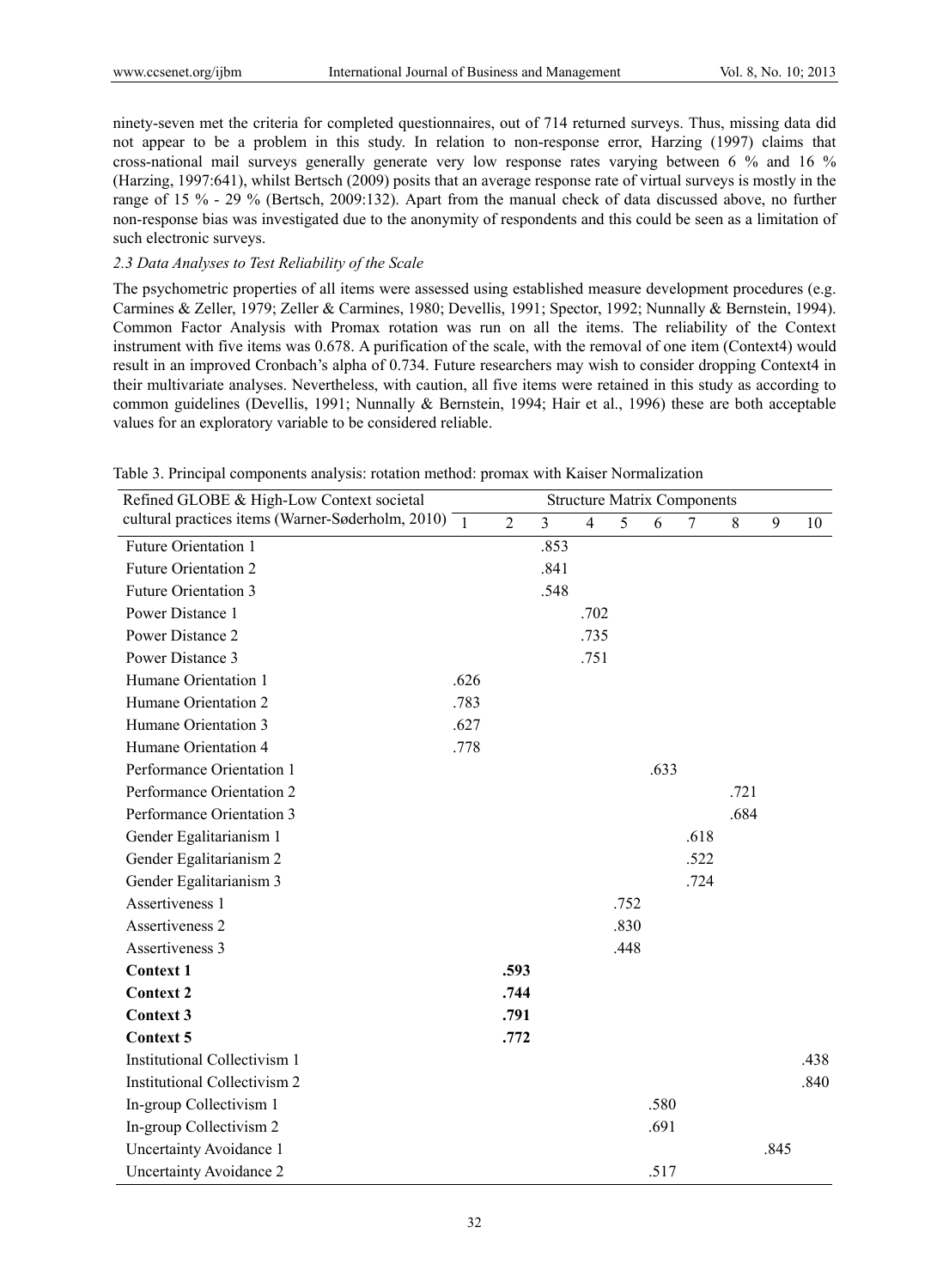Principal components analysis revealed the presence of ten components with eigenvalues exceeding 1, explaining 61.72 % of the variance of the dataset. Item 4 cross loaded on 2 factors: Assertiveness and Context. As discussed, in order to rationalize the scale and avoid multicollinerarity (Hair et al., 2008), the cross loaded item could be removed. The Principle Components Analysis of the dataset, with ten factor loadings applying the rotation method in the structure matrix, shows factor loadings to support the development of the complete ten cultural variables: The nine GLOBE societal practices dimensions plus the exploratory variable 'Context' (please see appendix for summary of GLOBE variables). As depicted in table 3, four of the Context items loaded strongly on the second factor (0.600, 0.742, 0.792 and 0.770 respectively), with no double loadings.

# *2.4 Assessment of Construct Validity of the Context Scale Items*

Validity can be defined as the degree to which the study measures what it set out to measure (Easterby-Smith et al., 2006:134). Criticisms directed towards exploratory studies are often related to construct validity and refer to what degree a scale evaluation criterion covers 'what is the nature of the underlying variable or construct measured by this scale' (Remenyi et al., 1998:179). The findings from this exploratory study are supported in terms of concurrent validity as they correlate well qualitative data collected during the same time period (see Warner-Søderholm, 2010). Thus, there is support for the claim that this present study demonstrates how the selected measures used actually address the ideas, concepts and relationships of cultural values relating to explicit/implicit communication patterns.

#### *2.5 Assessment of Face Validity: Some Empirical Findings*

Qualitative studies have already shown there are regional differences in communication patterns in Norway. In terms of population traits there is an indication that significant regional differences may be found in societal cultural practices in Norway. Indeed, differing geographical, contextual and historical elements of all regions of Norway, with key factors such as differing GDP per capita, varying distance from the equator, along with significant differences in cultural variables such as Power Distance, Collectivism and Gender Egalitarianism can be seen as key predictors of variations in Context and culture (Hofstede, 1980; Grennes, 1999; Tanure, 2002; Inglehart et al., 2004; House et al., 2004, Chokar et al., 2007, Bertsch, 2009). Qualitative studies have already shown that there are regional differences in communication norms in Norway. Consequently, the quantitative findings of this study are now presented in order to assess the face validity as the findings indicate that the data collected for the study truly reflect the qualitative findings of regional differences.

A one-way between-groups analysis of variance was conducted to explore the impact of region on the cultural variable of Context within a Norwegian societal cultural communication setting. Empirical data from the subjects were divided into seven geographical regions related to where the subjects live and work in Norway (regions used by Statistics Norway in national regional research): A Levene's test for equality of variances was conducted to test whether the variances in scores are the same for all groups. Sig. value needs to be greater than .05 and the variable Context achieved .186, showing a robust equality of means. The effect size, calculated using eta squared, size was medium for Context (eta  $= .06$ ).

| 7 regions of Norway                                                    | Context |
|------------------------------------------------------------------------|---------|
| Oslo $&$ Akershus region                                               | 3.02    |
| Mid region: Hedmark & Oppland                                          | $3.56*$ |
| South-Eastern region: Østfold, Telemark, Vestfold, Buskerud            | $3.28*$ |
| Southern region: Vest-Agder & Aust-Agder                               | $3.38*$ |
| Western region: Hordaland, Rogaland, Sogn og Fjordane, Møre og Romsdal | 2.96    |
| North & South Trøndelag                                                | 3.08    |
| Northern region: Finnmark, Troms & Nordland                            | $2.58*$ |

Table 4. ANOVA results: mean scores for Context values per region (Examples of significant differences as 0.05 level at p<.05 indicated with \*)

Table 4 offers a summary of the ANOVA results with the mean scores for Context per region of Norway. Low scores indicate Low Context, explicit communication patterns. Higher scores indicate a High Context, more implicit, indirect communication patterns being valued to a greater extent.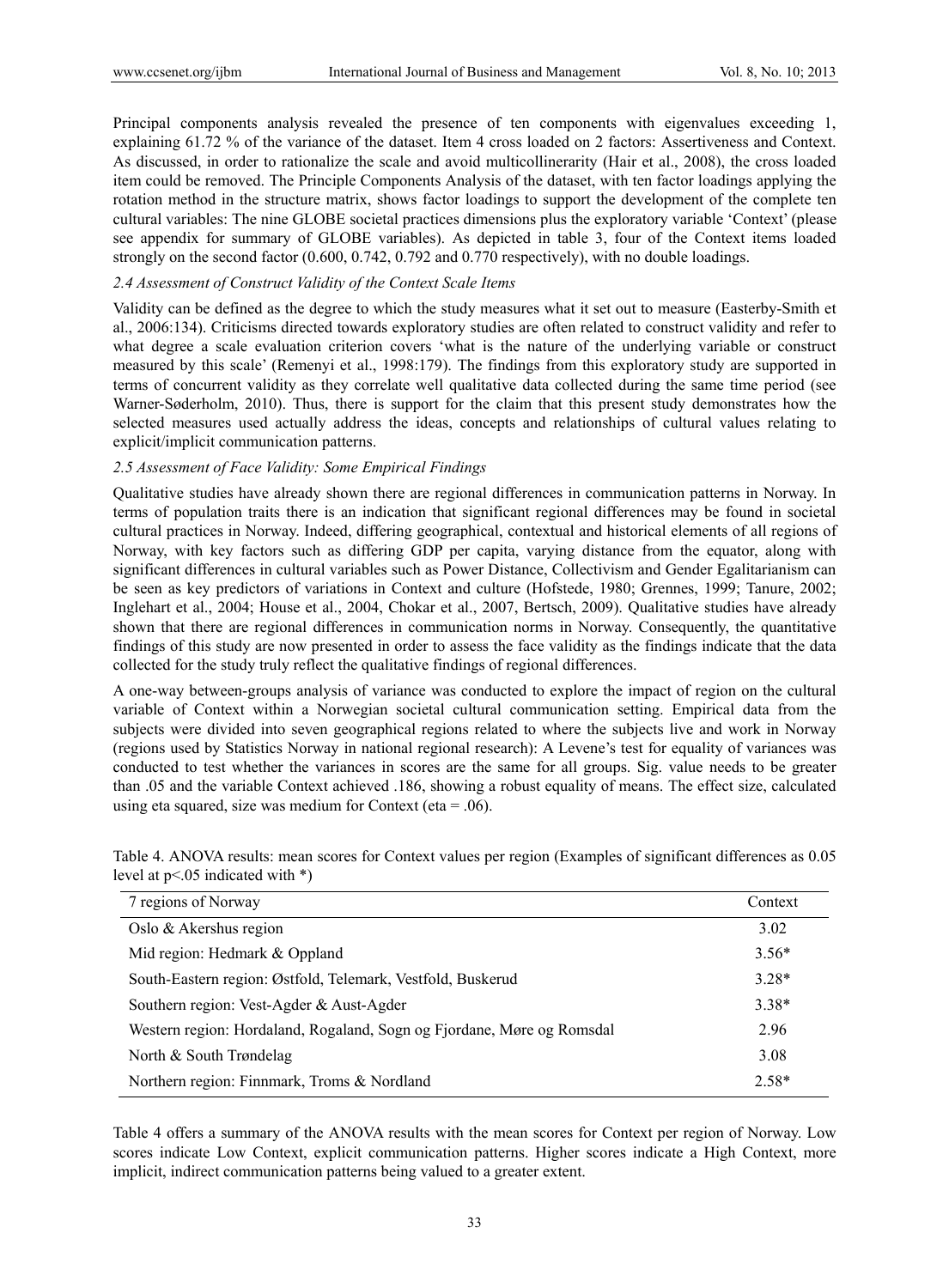#### **3. Discussion of Results**

#### *3.1 Empirical Findings of the Study*

This quantitative data supports the proposition that there are significant differences in communication patterns in terms of traditions of communication directness / indirectness intraculturally in Norway. Face validity is supported as the scale truly reflects the regional differences only captured previously in qualitative research. The most significant findings supported by the data are the value placed upon directness of communication in the Northern region of Norway and also in the Western region. The data also indicates that a more implicit, indirect communication pattern is the norm in the Southern and mid regions and to a certain degree in the South Eastern region. In terms of initial empirical findings from the application of the measurement instrument therefore, data indicate significant *intra*cultural differences in perceptions of Norwegian managers, for example in terms of valuing a communication pattern of 'getting straight to the point' in the Northern region. Whereas indications of a tradition of 'beating around the bush' and being less willing to speak directly is supported in mid and Southern regions in Norway.

#### *3.2 Scale Validation*

Assessment of content validity is a subjective process (Carmines & Zeller, 1979; Diamantopoulos & Souchon, 1999). Nevertheless, due to the literature and qualitative researched based nature of the scale 'Context', content validity would appear to be acceptable (Hair et al., 2008). In terms of convergent validity, correlations are found, as expected between high scores in Assertiveness and Performance Orientation (House et al., 2004), Deal-Focused behavior (Gesteland, 2010) and societies that value Achievement (Trompenaars, 2010) with low context behavior. Such relationships are also discussed in the literature. Face validity is supported by the empirical findings above and in relation to discriminate validity (Campbell & Fiske, 1959), Exploratory Factor Analyses confirmed no high correlations with the four scale items and the GLOBE items.

The goodness-of-fit statistics of for the Context construct of CFI: 0.980 and GFI: 1.000, were derived from the Confirmatory Factor Analysis with Structure Equation Modeling statistical analyses AMOS. Consequently, the results show that the purified measure constructed is psychometrically acceptable and therefore suitable for use in exploratory research.

#### **4. Conclusions**

There has been considerable debate regarding appropriate measurement of culture within intercultural communication research (Triandis, 2004). The specific aim therefore of this study has been to describe the development and validation of a new scale to better capture Hall's seminal intercultural communication concept of high-low context communication patterns. Clearly, even though studies of management and organizational behavior are typically based on statistical inference (Grennes, 2012), the field of intercultural communication has been criticized in the past for failing to produce quantitative studies which focus on actual practices of communication (Carbaugh, 2007). Hence, the purpose of this article has been threefold: 1) to develop an instrument to 'resurrect' and quantitatively measure Hall's cross cultural dimension of High-Low Context, 2) to validate this parsimonious scale, and 3) to offer some initial empirical findings from the author's recent study of HC -LC values within Norwegian societal culture, in order to support the face validity of the scale. Thus, there is support for the proposition that the aggregated items measure directness in communication patterns within a business setting. As the significance of the Context dimension has traditionally been associated with predominantly qualitative research during the last five decades, it is posited by this researcher that the development and validation of the present scale bridges a gap in the field. Future researchers are invited to use and refine this scale in comparative analyses in order to explore how communication patterns differ across cultures and how in turn these differences may impact business collaborations.

#### *4.1 Limitations and Recommendations for Future Research*

As with most empirical research, there are a number of limitations to the present study. The most obvious is that the present study was performed in a single country. Furthermore, the lower than expected internal reliability with the five-item measure can also been seen as a limitation. Nevertheless, as noted by Triandis (2004), when discussing issues of reliability and validity 'cross-cultural research is tricky' (Triandis, 2004:1). Indeed, Hofstede even claims that internal reliability measures such as Cronbach's alpha reliability coefficients across individuals are actually irrelevant (Hofstede, 2001:498). Consequently, he does not report these statistics. Other intercultural studies also lack conformity in terms of whether such statistical analyses are applicable societal cultural studies or not. In fact the data analyses in a number of such studies also resulted in low Cronbach's Alphas or non-reported statistics (Trompenaars & Hampden-Turner, 1998; Grennes, 1999; Hofstede, 2001; House et al.,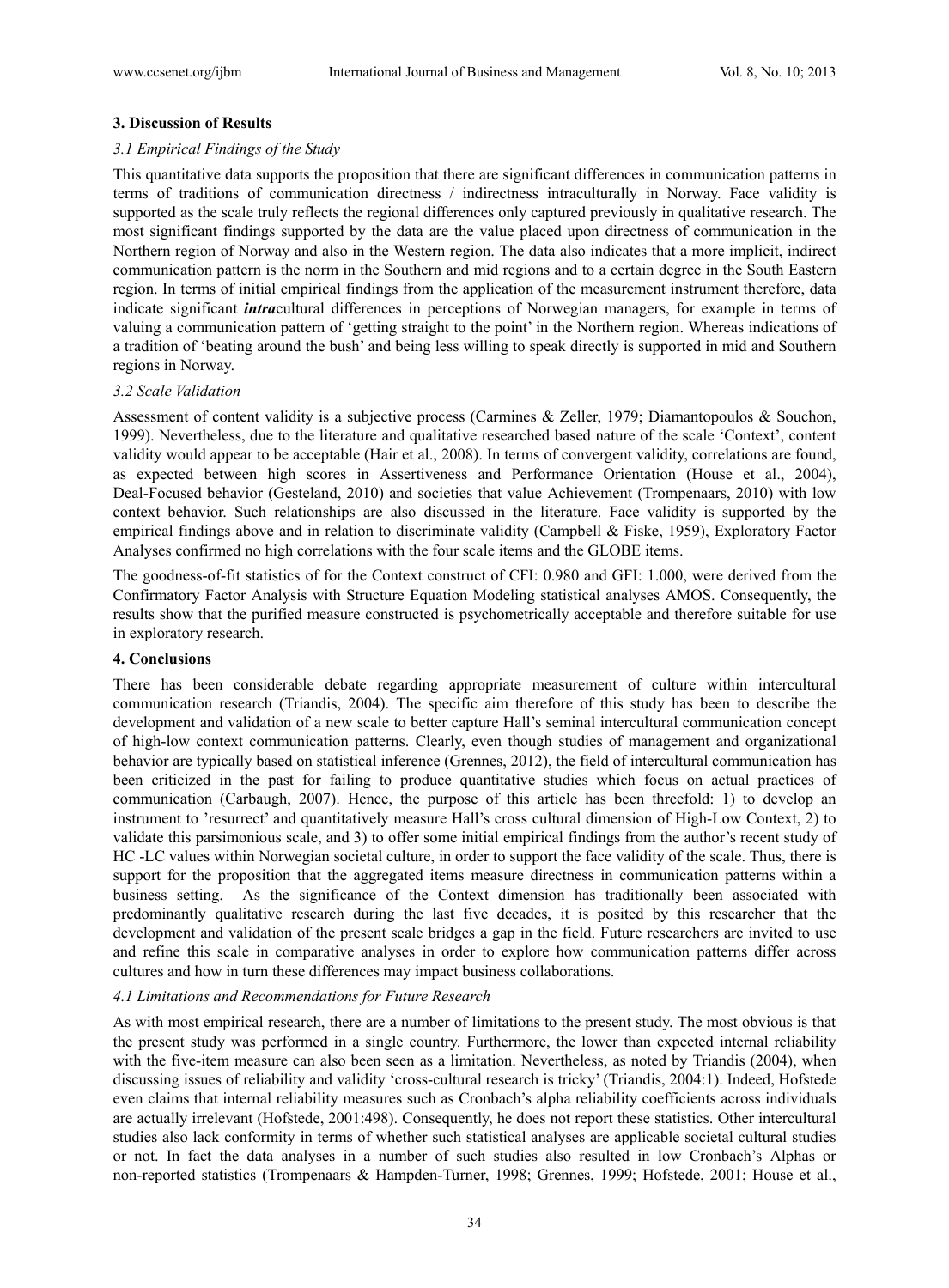#### 2004; Bertsch, 2009)

In conclusion, overall, the quantitative based survey results discussed in this study suggest that there is evidence to support the validation of the scale developed to measure Context communication in a business setting. Moreover, propositions for *intra*cultural differences in relation to perceptions of HC-LC differences in Norwegian societal practices are also supported. On a large scale, multi-societal empirical country comparison should be the next step in validating this measurement instrument. Indeed, as noted recently by Kittler et al. (2011:79) 'As communication across cultural borders is a phenomenon of high practical relevance, a more sophisticated empirical approach to Hall's Context idea will revive interest in Hall's important context concept among scholars'. Hence, it is hoped that this study provides a parsimonious measurement instrument to revive interest in such a relevant phenomenon as High–Low Context communication patterns. It is hoped that the development of this more parsimonious scale will motivate and facilitate further theory development and empirical investigation - so that we can at last move beyond literature reviews of Hall's seminal work in the field of cultural studies. We can then 'resurrect' Hall's seminal construct of 'Context' within a quantitative environment.

## **References**

- Adler, N. J., & Jelinik, M. (1986). Is 'organizational culture' culture bound? *Human Resource Management, 25*, 73-90. http://dx.doi.org/10.1002/hrm.3930250106
- Adler, N. J., Rosenfeld, L. B., & Proctor, R. F. (2007). *Interplay the process of interpersonal communication.*  New York: Oxford University Press.
- Alteren, G. (2007). *Does cultural sensitivity matter to maintaining business relationships in the export markets? An empirical investigation in the Norwegian seafood industry.* Series of dissertations 4/2007, Norwegian School of Management BI.
- Arasaratnam, L. A., & Doerfel, M. L. (2005). Intercultural communications competence: identifying key components from multi-cultural perspectives. *International Journal of Intercultural Communications, 29,* 137-163. http://dx.doi.org/10.1016/j.ijintrel.2004.04.001
- Barnlund, D. C. (1975). *Public and private self in Japan and United States: styles of two cultures*. Tokyo: Simul Press.
- Bertsch, A. (2009). *Exploring perceptions of values in US managers: interstate cross-cultural differences and similarities within the USA.* DBA thesis: Reading University.
- Black, S., & Porter, W. (1991). Management behaviours and job performance: a successful manager in Los Angeles may not succeed in Hong Kong. *Journal of International Business Studies, 22*(1), 99-113. http://dx.doi.org/10.1057/palgrave.jibs.8490294
- Brinkman, D., & Wink, M. (2007). *How to assess the intercultural competence of students?* Paper for Sietar Europa Congress, Sofia.
- Brislin, R. W. (1986). The wording and translation of research instruments. In W. J. Lohner & Berry J.W. (Eds.), *Field methods in cross-cultural research* (pp. 137-164). Beverly Hills, CA: Sage.
- Brown, P., & Levinson, S. C. (1987). *Sociolinguistic models of politeness: some universals In language usage.*  New York: Cambridge University Press.
- Campbell, D. T., & Fiske, D. W. (1959). Convergent and dicriminant validation by the multitrait multimethod matrix. *Psychological Bulletin, 56*(2), 81-105. http://dx.doi.org/10.1037/h0046016
- Carbaugh, D. (2007). Cultural discourse analysis: communication practices and intercultural encounters. *Journal of Intercultural Communication Research, 3*(3), 167-182. http://dx.doi.org/10.1080/17475750701737090
- Cardon, P. W. (2008). A critique of Hall's contexting model. *Journal of Business and Technical Communication, 22*(4), 399-428. http://dx.doi.org/10.1177/1050651908320361
- Carmines, E. G., & Zeller, R. A. (1979). *Reliability and validity assessment*. London: Sage publications.
- Chhokar, J. S., Brodbeck, F. C., & House, R. J. (2007). Culture *and leadership across the world: The GLOBE book of in-depth studies of 25 societies.* New York: Lawrence Erlbaum Associates.
- Churchill, G. A. (1996). *Marketing research: methodological foundations*. Fort Worth, Texas: Dryden Press International Edition.
- Churchill, G. A., & Iacobucci, I. (2005). *Marketing research: methodological foundations.* New York: South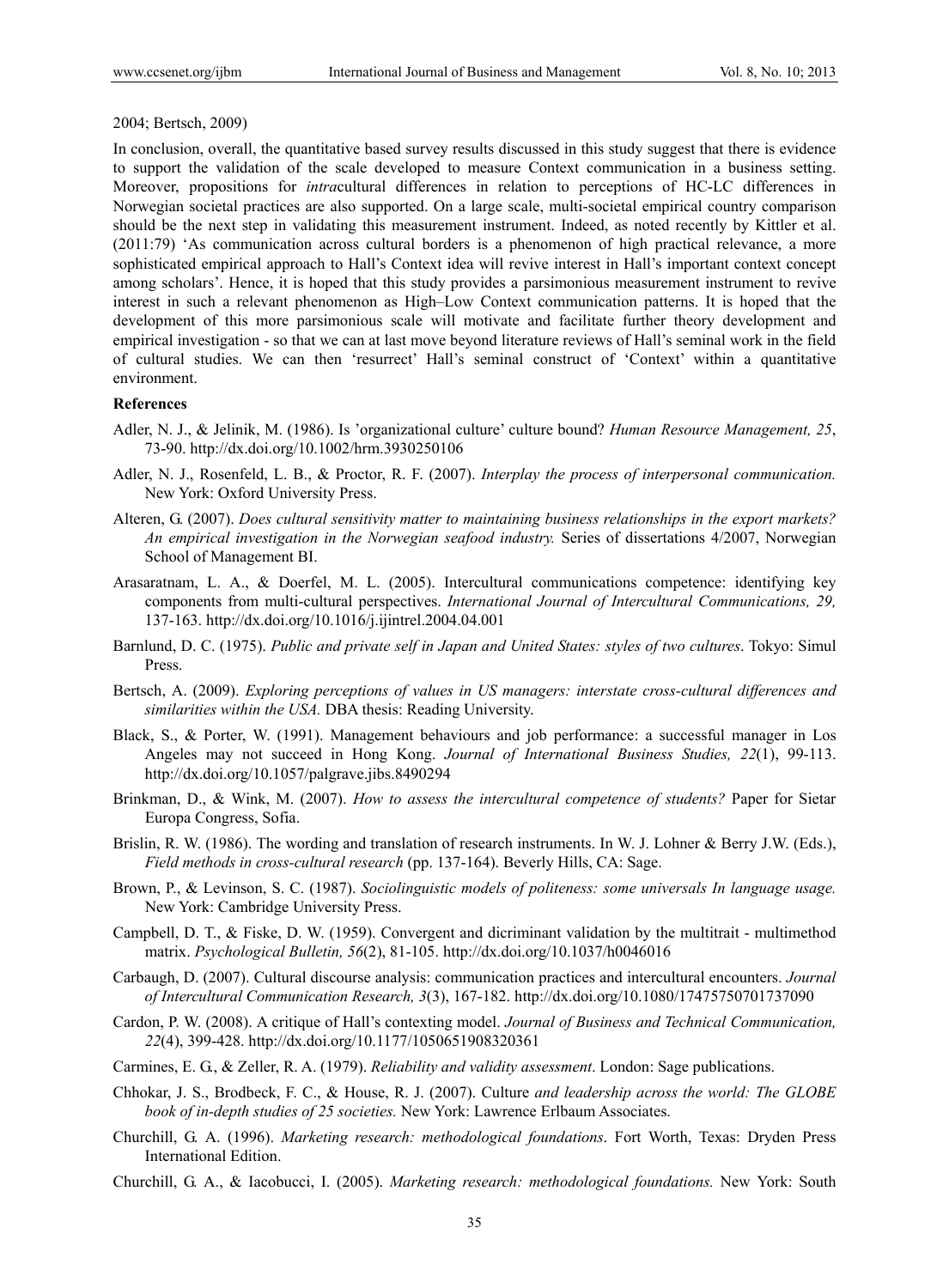Western, Dryden.

- Condon, J., & Saito, M. (Eds.). (1974). *International encounters with Japan: communication, contact and conflict*. Tokyo: Simal Press.
- Dahl, S. (2004). Intercultural Research: The Current State of Knowledge. *Middlesex University Discussion Paper No. 26*. Retrieved on 12th January 2004 from http://ssrn.com/abstract=658202
- Denison, D. R. (1984). Bringing Corporate Culture to the Bottom Line. *Organizational Dynamics, 13*, 5-22. http://dx.doi.org/10.1016/0090-2616(84)90015-9
- DeVellis, R. F. (1991). *Scale development: theory and application*. London: Sage.
- Diamantopoulos, A., & Souchon, A. (1999). Measuring Export Information Use: Scale development and validation. *Journal of Business Research, 46*, 1-14. http://dx.doi.org/10.1016/S0148-2963(98)00099-X
- Easterby-Smith, M., Thorpe, R., & Lowe, A. (2006). *Management Research: An Introduction.* Thousand Oaks, California: Sage Publications.
- Ekuma, K. J. (2012) The importance of predictive and Face validity in employee selection and ways of maximizing them: An assessment of three selection methods. *International Journal of B & M., 7*(22), http//doi:10.5539/ijbm.v7n22p115
- Frankfort-Nachmias, C., & Nachmias, D. (1996). *Research methods in the social sciences*. New York: St. Martins.
- Gerhart, B. (2008). Cross cultural management research: assumptions, evidence, and suggested directions. *International Journal of Cross Cultural Management, 8*, 259-74. http://dx.doi.org/10.1177/1470595808096669
- Gesteland, R. (2005). *Cross-Cultural Business Behavior*. Copenhagen: Copenhagen University Press.
- Grennes, T. (2012). Hofstede revisited: is making the ecological fallacy when using Hofstede's instrument on individual behaviour really unavoidable? *International Journal of Business and Management, 7*(7), 75-84. http://dx.doi.org/10.5539/ijbm.v7n7p75
- Grenness, T. (1999). *Perceptions of Values and Commitment of Norwegian Managers*. DBA Thesis: Reading University.
- Gudykunst, W. B., & Nishada, T. (1986). Attributional confidence in low-and high context cultures. *Human Communication Research, 12*, 525-549. http://dx.doi.org/10.1111/j.1468-2958.1986.tb00090.x
- Gudykunst, W. B., & Nishada, T. (1998). Anxiety, unconscious and perceived effectiveness of communication across relationships and cultures. *International Journal of Intercultural Relations, 25*, 55-75. http://dx.doi.org/10.1016/S0147-1767(00)00042-0
- Gudykunst, W. B., Matsumoto, Y., Ting-Toomey, S., Nishada, T., Kim, K., & Heyman, S. (1996). The influence of cultural individualism-collectivism, self-construals and individual values on communication styles across cultures. *Human Communication Research, 22*, 510-543. http://dx.doi.org/10.1111/j.1468-2958.1996.tb00377.x
- Guirdham, M. (1999). *Communicating across cultures*. London: Macmillan Press Ltd.
- Hair, J. F., Black, W. C., Babin, B. J., Anderson, R. E., & Tatham, R. L. (2008). *Multivariate Data Analysis* (7th ed.). Upper Saddle River, NJ: Pearson Prentice Hall.
- Hair, J. F., Black, W. C., Babin, B. J., Anderson, R. E., & Tatham, R. L. (1996). *Multivariate Data Analysis* (2nd ed.). Upper Saddle River, NJ: Pearson Prentice Hall.
- Haire, G., Ghiselli, E. E., & Porter, L. W. (1966). *Managerial Thinking: an International Study.* New York: John Wiley.
- Hall, E. T. (1959). *The Silent Language*. New York: Doubleday.
- Hall, E. T. (1976). *Beyond Culture.* New York: Doubleday.
- Hall, E. T. (1992). *An Anthropology of Everyday Life*. New York: Doubleday / Anchor Books.
- Harzing, A. W. (1997). Response rates in international mail surveys: results of a 22-country study. *International Business Review*, 641-665. http://dx.doi.org/10.1016/S0969-5931(97)00040-1
- Hermeking, M. (2006). Culture and internet consumption: contributions from cross cultural marketing and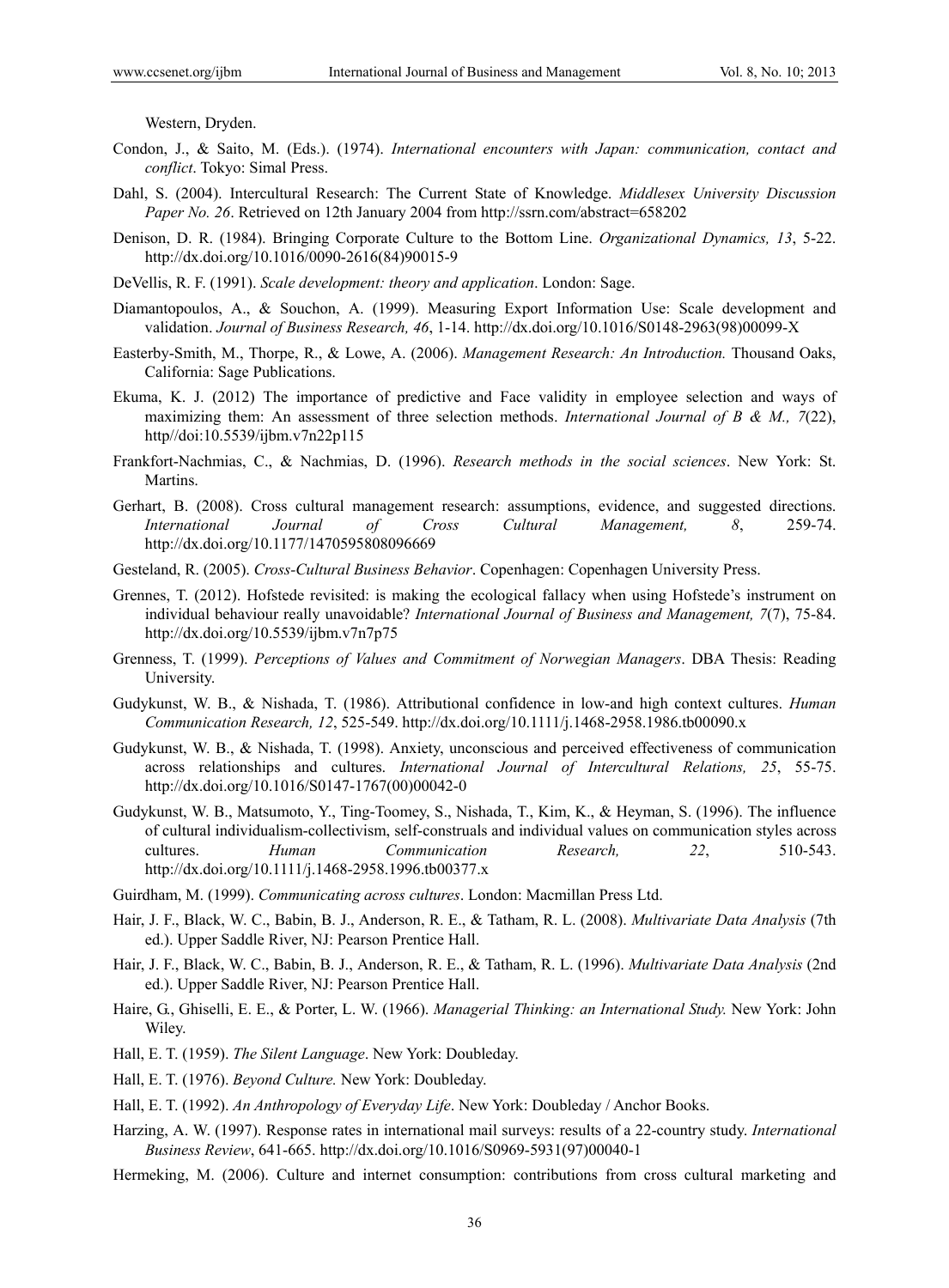advertising research. *Journal of Computer Mediated Communication, 11*, 192-216. http://dx.doi.org/10.1111/j.1083-6101.2006.tb00310.x

- Herskovits, M. (1973). *Cultural relativism*. New York: Random House.
- Hofstede, G. (1980). *Culture's Consequences: International differences in work related values*. Beverly Hills: CA.
- Hofstede, G. (2001). *Culture's Consequences:Comparing Values, Behaviours, Institutions and Organisations Across Nations.* Thousand Oaks, CA: Sage.
- Holt, G. (2007). *Organizational culture and performance: A survey in Norway and Pakistan*. DBA thesis, Reading University.
- House, R. J., Javidan, M., Dorfman, P., & Gupta, V. (2004). *Culture, Leadership and Organisations: The Globe Study of 62 Societies.* Thousand Oaks, CA: Sage.
- Inglehart et al. (2006). *World Values Survey Publications*. Retrieved from http://margaux.gradvinum.se/SebTest/vvs/index\_publications
- Inglehart, R., Basanez, M., Diez-Medrano, J., Halman, L., & Luijkx, R. (Eds). (2004)*. Human beliefs and values: a cross-cultural sourcebook based on the 1999-2002 values survey.* Mexico: D.F. Siglo xx1 editors, SA Dec de C.V.
- Ishii, S. (1988). *Non-verbal communication in Japan, Tokyo*. The Japanese studies centre: orientation seminars on Japan.
- Kim, D., Pan, Y., & Park, H. S. (1998). High- versus low-context culture: a comparison of Chinese, Korean & American cultures. *Psychology and Marketing, 15*, 507-521. http://dx.doi.org/10.1002/(SICI)1520-6793(199809)15:6<507::AID-MAR2>3.0.CO;2-A
- Kim, M. S., & Ebesu Hubbard, A. S. (2007). Communication in the global village: how to understand "the other". *Journal of Intercultural Communication Research, 36*(3), 223-235. http://dx.doi.org/10.1080/17475750701737165
- Kitayama, S., & Ishi, K. (2002). Word and voice: spontaneous attention to emotional utterances in two languages. *Cognition and Emotion, 16*, 29-59. http://dx.doi.org/10.1080/0269993943000121
- Kittler, M. G., Rygl, D., & Mackinnon, A. (2011). Beyond culture or beyond control? Reviewing the use of Hall's high/low context concept. *International Journal of Cross Cultural Management, 11*, 63-82. http://dx.doi.org/10.1177/1470595811398797
- Kluckhohn, F., & Strodtbeck, F. (1961). *Variations in Value Orientations*. Evanston, IL: Row, Peterson.
- Knutsen, T., Komolsevin, R., Datthugawat, P., Smith, U., & Kaweewong, B. (2003). A scale to measure Thai rhetorical sensitivity. *International Journal of intercultural relations*, Feb., 63-78.
- Konig, C., Steinmtz, H., Frese, M., Rauch, A., & Wang, Z. (2007). Scenario-based scales measuring cultural orientations of business owners. *J. EVOL ECON., 7*, 211-239. http://dx.doi.org/10.1007/s00/91-006-0047-Z
- Kume, T. (1986). Perception of time of Japanese and Americans in intercultural settings. *Kobe city University Journal, 37*(1-3), 63-85.
- LaBahn, D., & Harich, K. (1997). Sensitivity to national business culture: effects on US Mexican channel relationship performance. *Journal of International Marketing, 5*, 29-51.
- Marti, L. (2005). Indirectness and politeness in Turkish-German bilingual and Turkish monolingual requests. *Journal of Pragmatics, 38*(11), 1836-1869. http://dx.doi.org/10.1016/j.pragma.2005.05.009
- McPherson, B. (2009). Learning styles among international and American Business students. *Journal of International Business and Cultural Studies, 1*. Retrieved from http://www.aabri.com/manuscripts/0928/.pdf
- Meiners, E. B., & Miller, V. D. (2004). *The effect of formality and relational tone on supervisor/subordinate negotiation* episodes. Retrieved from http://www.questia.com/googlescholar.qst.docId=000759855J
- Miike, Y., & Ishii, S. (1997). An analysis of the English Language: literature on Japanese nonverbal communication 1966-1997. *Intercultural Communication Studies, 10,* 119-135.
- Miles, M. B., & Huberman, A. M. (1994). *An expanded source book: qualitative data analysis*. Beverly Hills, CA: Sage Publications.
- Modell, J. S. (1983). *Ruth Benedict: Patterns of a life.* Philadelphia: University of Pennsylvania Press.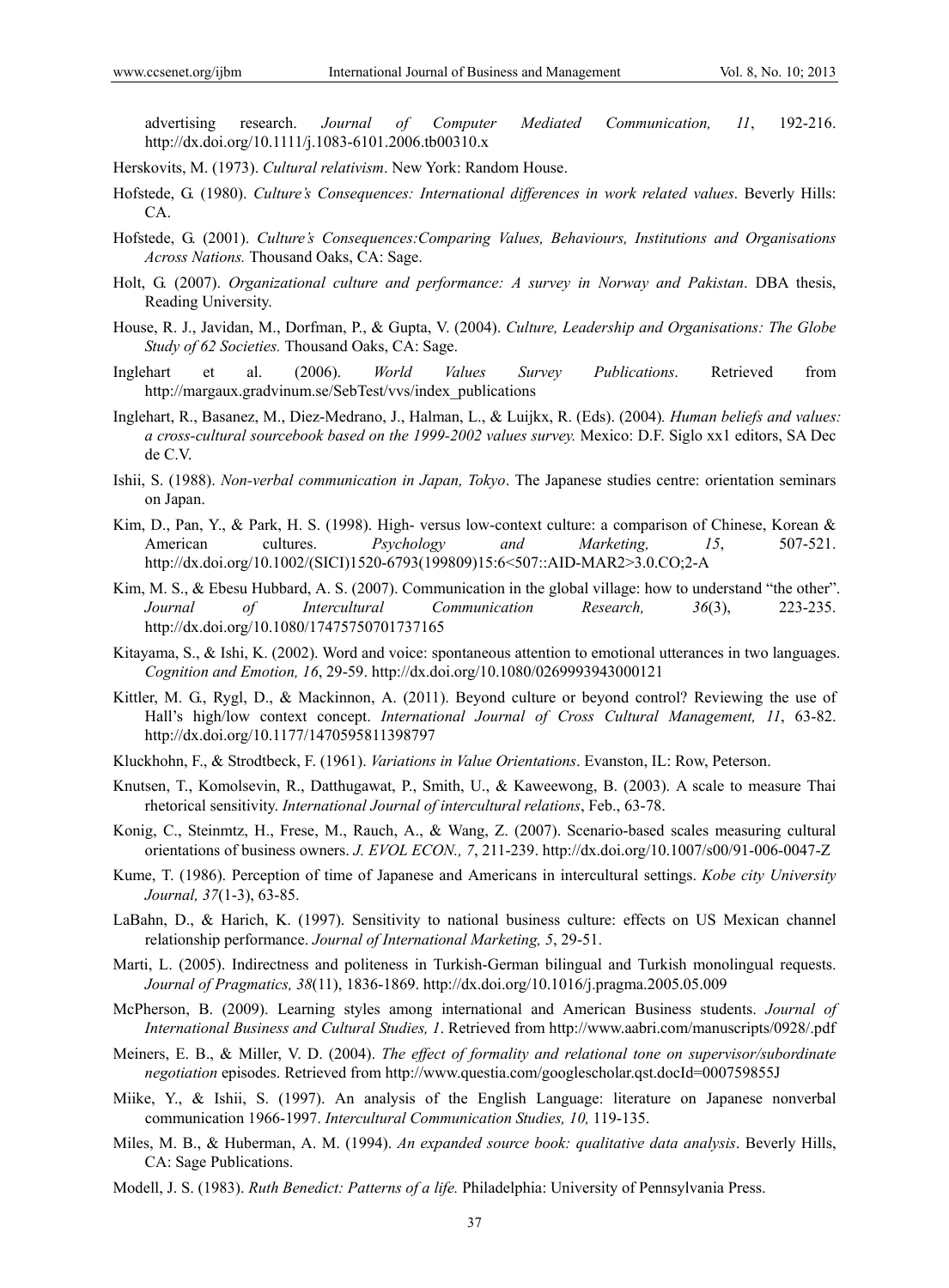- Nunnally, J. C., & Bernstein, I. H. (1994). *Psychometric theory* (3rd ed.). New York: McGraw-Hill Book Company.
- Oguri, M., & Gudykunst, W. B. (2002). The influence of self construals and communication styles on sojourners' psychological and sociocultural adjustment. *International Journal of Intercultural Relations, 26*, 577-93. http://dx.doi.org/10.1016/S0147-1767(02)00034-2
- Ohashi, R. (2000). High/low context communication: Conceptualization and scale development. *Dissertation Abstracts International, 61*(5), 1680. University Microfilms No. 9971973.
- Pallant, J. (2007). *SPSS survival manual* (3rd ed.). New York: McGraw Hill.
- Parsons, T., & Shils, E. (1952). *Toward a general theory of action*. Evanston, IL: Row, Peterson.
- Patton, M. Q. (1980). *Qualitative Evaluation methods*. Beverly Hills, CA: Sage Publications.
- Patton, M. Q. (2002). *Qualitative research and evaluation methods.* Thousand Oaks: Sage Publications.
- Podsakoff, P. M., MacKenzie, S. B., Lee, J. Y., & Podsakoff, N. P. (2003). Common method biases in behavioural research. A critical review of literature and recommended remedies. *Journal of Applied Psychology, 88*, 879-903. http://dx.doi.org/10.1037/0021-9010.88.5.879
- Remenyi, D., Williams, B., Money, A., & Swartz, E. (1998). *Doing research in business and management an introduction to process and method*. London: Sage publications.
- Richardson, R. M., & Smith, S. W. (2007). The influence of high/low context culture and power distance on choice of communication media: students' media choice to communicate with professors in Japan and America. *International Journal of Intercultural Communications.* http://dx.doi.org/10.1016/j.ijintrel.2007.01.002
- Riise, J. H. (2005). *An explanation of the relationship between organisational learning and organizational identity*. DBA thesis, Henley Management College, Henley-on-Thames, Brunel University.
- Rogers, E., Hart, W., & Yoshitaka, M. (2002). Edward T. Hall and the history of intercultural communication: the United States and Japan. *Keio Communication Review, 24*, 3-26.
- Rokeach, M. (1968). *Beliefs, Attitudes and Values: A Theory of Organisation and Change*. San Francisco: Jossey-Bass.
- Schein, E. (1992). *Organisational culture and leadership* (2nd ed.) San Francisco: Jossey-Bass.
- Schwartz, S. H. (1992). Universals in the Content and Structure of Values: Theoretical Advances and Empirical Tests in 20 Countries. In M. P. Zana (Ed.), *Advances in Experimental Social Psychology, 25*, 1-65. New York: Academic Press. http://dx.doi.org/10.1016/S0065-2601(08)60281-6
- Schwartz, S. H. (1994). Cultural dimensions of values: towards an understanding of national differences. In U. Kim, H. C., Triandis, C., Kagitcibasi, S. C., Choi and G. Yoon (Eds.), *Individualism and Collectivism: Theoretical and Methodological Issues* (pp. 85-119). Thousand Oaks, CA: Sage.
- Smith, P. B., & Schwartz, S. H. (1997). Values. In J. W. Berry, M. H. Segal & C. Kagitibasi (Eds.), *handbook of cross-cultural psychology* (vol. 3, pp.77-118). MA: Allyn and Bacon.
- Snaebjornsson, I. M., & Edvardsson, I. R. (2013). *Gender, Nationality and leadershipstyle: a literature review. IJBM, 8*(1).
- Spector, P. E., Cooper, C. L., & Sparks, K. (2001a). An international study of the psychometric properties of the Hofstede values survey model 1994: a comparison of individual and country/ province level results. *Applied psychology: an International Review, 50*(2), 269-281. http://dx.doi.org/10.1111/1464-0597.00058
- Stevens, J. (1996). *Applied multivariate statistics for the social sciences*. Hillsdale, NJ: Lawrence Erlbaum Associates.
- Tabachnick, B. G., & Fidel, L. S. (2001). *Using multivariate statistics*. New York: Harper Collins.
- Tanure, B. (2002). *Perceptions of Values of Brazilian Managers: Cross Cultural Differences and Similarities in Brazil*. DBA Dissertation: Henley PowerGen Library.
- Ting-Toomey, S. (1999). *Communicating across cultures*. New York: The Guildford Press.
- Triandis, H. C. (2004). The contingency model in cross cultural perspective. In Chemers, M. M., & Ayman, R. (Eds.), *Leadership theory and research perspectives and directions.* San Diego: Academic Press.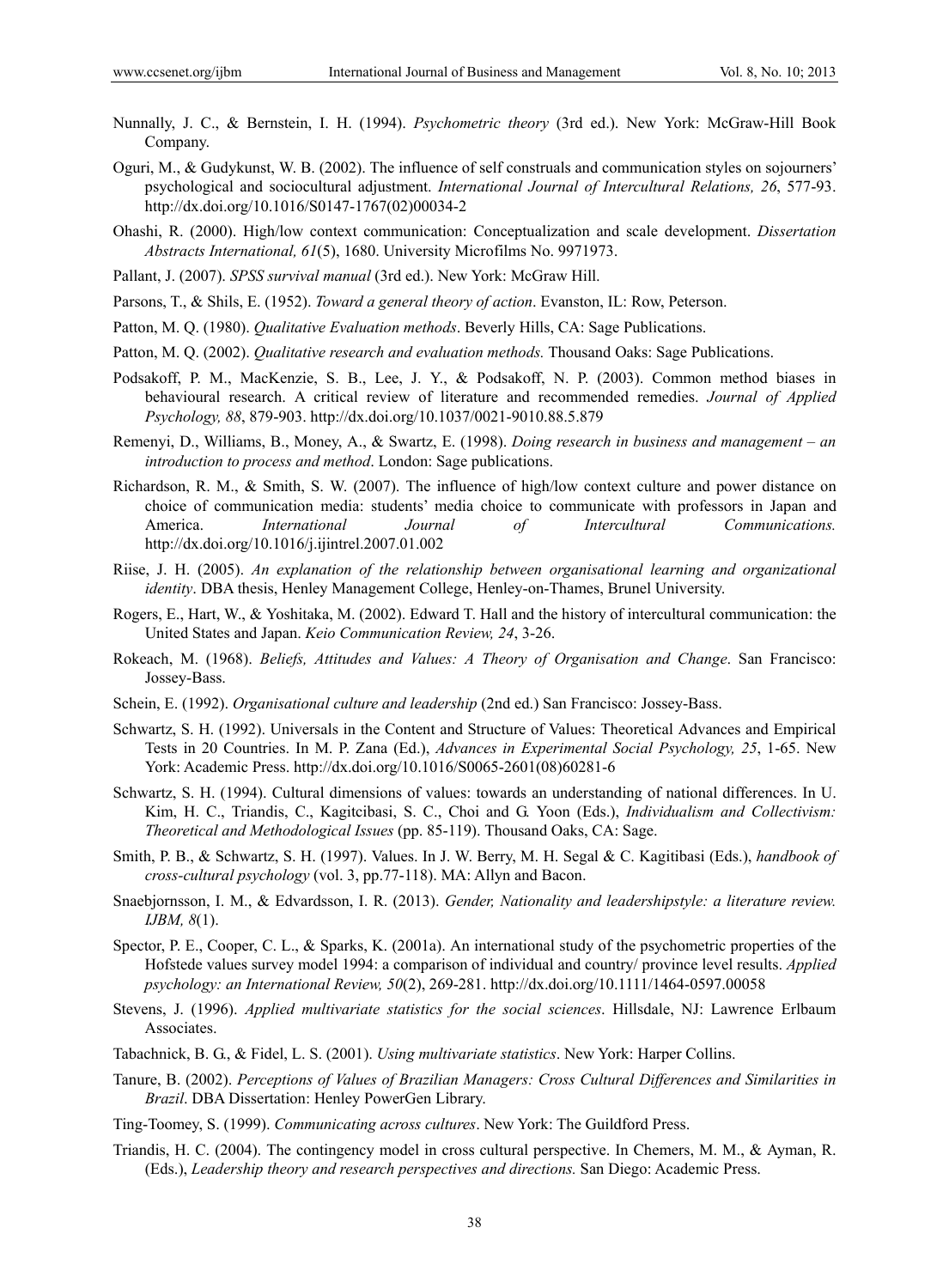Trompenaars F., & Hampden-Turner, C. (1998). *Riding the waves of culture*. New York: McGraw Hill.

- Trompenaars, F. (1993). *Riding the Waves of Culture: Understanding Diversity in Global Business*. Chicago, IL: Irwin.
- Warner-Søderholm, G. (2010). *Understanding perceptions of cultural and intracultural societal practices and values of Norwegian Managers*. DBA thesis: Reading University.

## **Appendix**

Appendix 1. Exploratory Context Scale (Warner-Søderholm, 2010)

Table 5. Exploratory context scale items

| Item                 | Item wording                                                                                                                     |                |               |                                                |                  |   |                                                                                                |  |
|----------------------|----------------------------------------------------------------------------------------------------------------------------------|----------------|---------------|------------------------------------------------|------------------|---|------------------------------------------------------------------------------------------------|--|
| Context              | In our region we value honesty in meetings and discussions.                                                                      |                |               |                                                |                  |   |                                                                                                |  |
|                      |                                                                                                                                  | $\overline{2}$ | $\mathcal{E}$ | 4                                              | 5                | 6 |                                                                                                |  |
|                      | Completely disagree                                                                                                              |                |               | neither agree nor disagree                     |                  |   | completely agree                                                                               |  |
| Context <sub>2</sub> | maintain a sense of harmony in meetings.                                                                                         |                |               |                                                |                  |   | In our region we try to avoid showing disagreement openly in a discussion because we prefer to |  |
|                      |                                                                                                                                  | $\overline{2}$ | 3             | 4                                              | 5.               | 6 |                                                                                                |  |
|                      | Completely disagree                                                                                                              |                |               | neither agree nor disagree                     |                  |   | completely agree                                                                               |  |
| Context3             | In our region we like to 'say it as it is'.                                                                                      |                |               |                                                |                  |   |                                                                                                |  |
|                      |                                                                                                                                  | $\overline{2}$ | $\mathcal{E}$ | 4                                              | 5                | 6 |                                                                                                |  |
|                      | Completely disagree neither agree nor disagree                                                                                   |                |               |                                                | completely agree |   |                                                                                                |  |
| Context4             | In our region, it is actually <u>how</u> we say 'yes' or 'no' that signals what we really mean.                                  |                |               |                                                |                  |   |                                                                                                |  |
|                      |                                                                                                                                  | $\overline{2}$ | 3             | 4                                              | 5                | 6 | 7                                                                                              |  |
|                      | Completely disagree<br>neither agree nor disagree                                                                                |                |               |                                                |                  |   | completely agree                                                                               |  |
| Context <sub>5</sub> | In our region, we believe that maintaining harmony and a positive tone in a meeting is more<br>important than speaking honestly. |                |               |                                                |                  |   |                                                                                                |  |
|                      |                                                                                                                                  |                | 3             | 4                                              | 5.               | 6 |                                                                                                |  |
|                      | Completely disagree                                                                                                              |                |               | neither agree nor disagree<br>completely agree |                  |   |                                                                                                |  |

Appendix 2. SPSS Syntax for Context Measurement

The following SPSS syntax statements indicate items that need to be reverse coded in the data: Recode: Context1, Context3 (1=7) (2=6) (3=5) (4=4) (5=3 (6=2) (7=1) and the final syntax for creating the Societal Cultural Practices (as is) scales for Context is as follows: Context = mean (Context1+ Context2+Context3+ Con5)/4

Zeller, R. A., & Carmines, E. G. (1980). *Measurement in the social sciences*. London: Cambridge University Press.